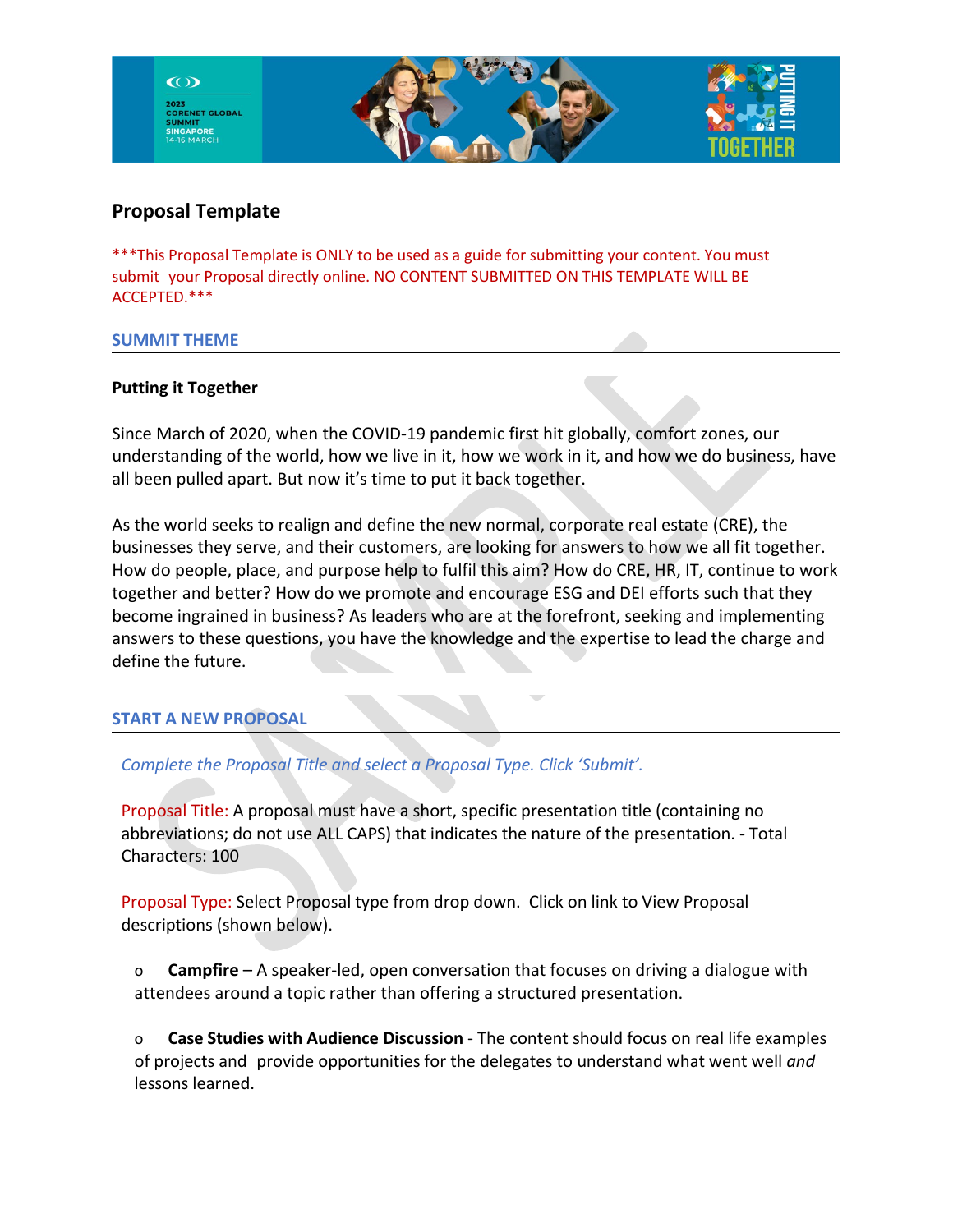

o **Debate** – A constructive, moderated debate between opposing viewpoints, followed by Q&A.

o **Engage Studio** – An activity-based session that facilitates interactive and creative learning techniques.

o **Facilitated Roundtable Discussions** - The idea of the roundtables is to delve into the deeper issues of particular topics and focus on developing solutions, approaches, strategies, or innovative thinking. They demand interaction from all participants. Facilitators briefly introduce the topic and provide background information then pose questions to facilitate the discussion. The outcome is a collegial discussion and an exchange of ideas providing a range of perspectives and takeaways for participants.

- o **Future 20** A 20-minute solo presentation highlighting new and emerging ideas.
- o **Other Formats** (If selected, you will be prompted to describe your unique session description.)

o **Panels** - These sessions are opportunities to share topics of interest through an innovative, thought- provoking format that encourages audience participation. An example is point-counterpoint on controversial topics.

*Click 'Submit' button at the top right corner to save your Proposal Title and Proposal Type.*

# **TASK LIST**

*Please click on each task below to enter the requested information.* 

*Once completed, the task will then appear with a large green check mark.* 

*After you have completed all of the tasks below, click the "Save Proposal" button at the top right of the screen.*

# **1. Create Proposal**

*Please complete the proposal information.*

Subject Area: Please select up to 3 subject areas(s) that your proposal best fits.

# How much time is needed for your presentation? 20 minutes, 40 minutes, 60 minutes, Other If Other, please explain.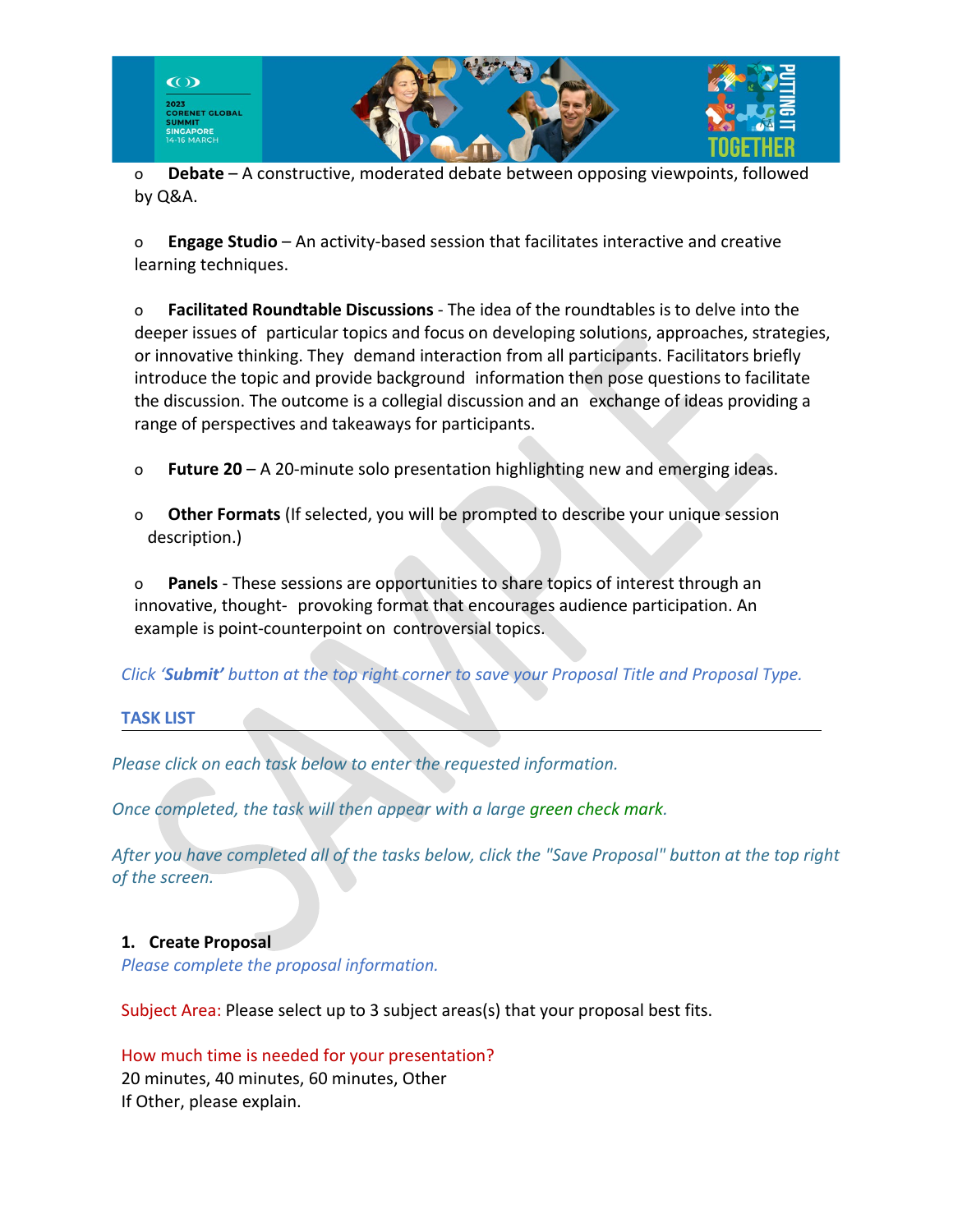

Proposal Description: Provide a description of your proposal that 1) builds upon the title and, 2) is as persuasive and concise as possible. - Total Characters: 1500

Describe what your audience will do during your presentation. It's important that you think through this and build in interaction that goes beyond Q&A at the end of a session. We are committed to building thoughtful discussions throughout the Summit to create a high level of attendee engagement. Prioritization be given to those sessions that demonstrate they are structured to have more audience engagement. - Total Characters: 5000

Provide URL for video of past presentation. You can place up to 3 separate URLs in the textbox. After you paste the URL, press 'Enter' so that each URL pasted will begin on a new line in the text box.

Comments - Total Characters: 1000

#### **2. Key Takeaways**

*Provide 3 Key Takeaways that are clear, measurable, and achievable. Two key takeaways are required.*

Key Takeaways: In this section, we are looking for well thought out and measurable results that will come from your presentation. They should focus on what the learner will be able to do after attending your presentation. The emphasis should be on the acquisition of skills, rather than simply receiving knowledge. Please list at least two, but no more than three measurable key takeaways; proposals will not be considered without valid Key Takeaways.

Key Takeaways are best expressed by using active verbs such as: identify, discover, practice, describe, chart, define, list, etc. For example: By the end of this presentation, participants will be able to identify key skills needed to influence change.

\*Key Takeaway 1 – By the end of this presentation, participants will be able to: (Total Characters: 300)

\*Key Takeaway 2 – By the end of this presentation, participants will be able to: (Total Characters: 300)

\*Key Takeaway 3 – By the end of this presentation, participants will be able to: (Total Characters: 300)

# **3. Supporting Documents**

*Please complete the upload in this task. If you do not have anything to upload, please check the box indicating "I do not have anything to upload."*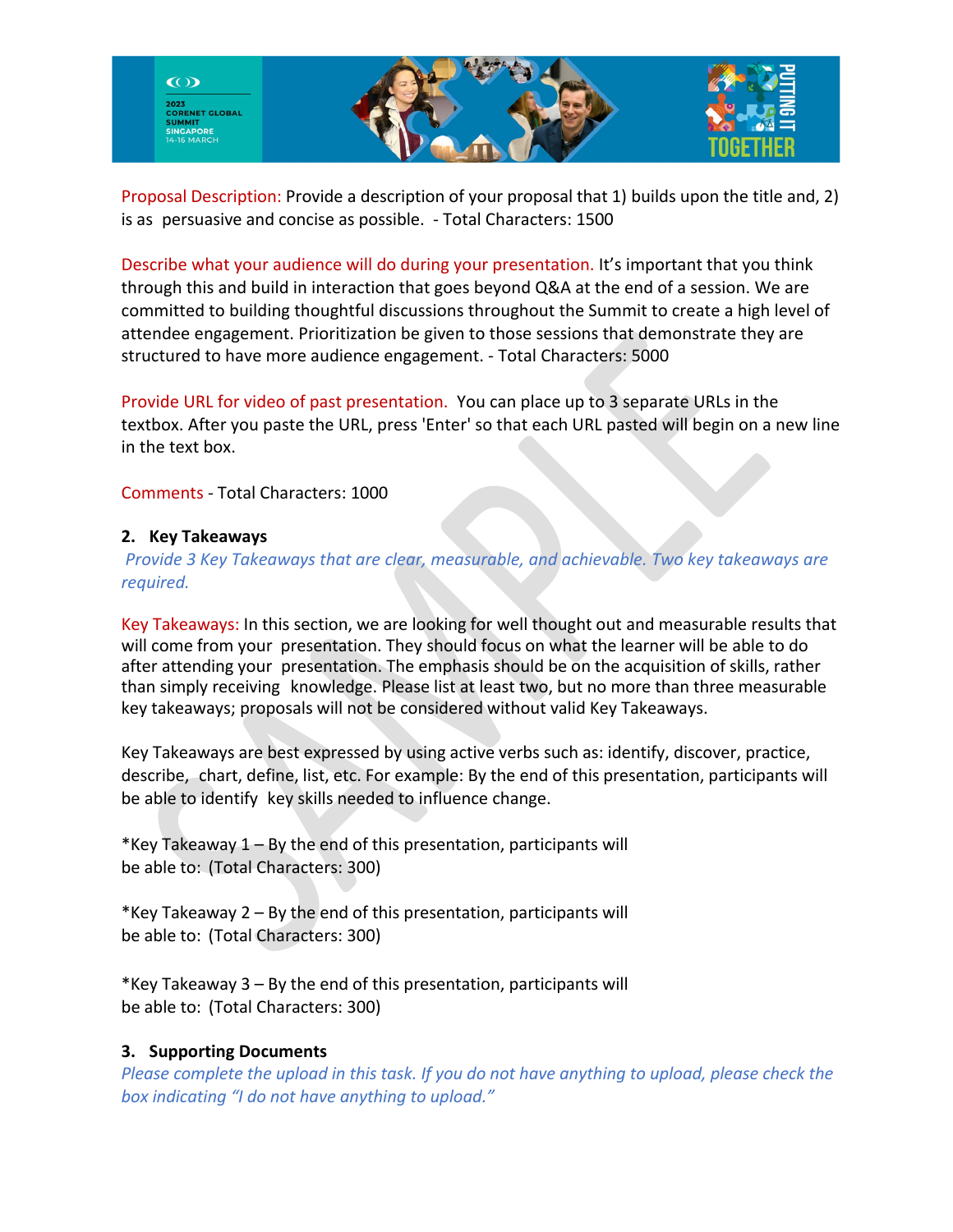

# **4. Speaker(s)**

*Click link above to add speaker(s) to this submission.*

# *Don't forget:*

- *A proposal should, as often as possible, feature speakers from other disciplines in addition to end- users/corporate occupiers as co-speakers if they are not the primary speaker. You MUST complete all contact information for each speaker.*
- *CoreNet Global's Board and leadership have established diversity, equity, and inclusion (DEI) as a critical priority for the association. We strive to develop a program that truly represents our diverse community. We encourage you to consider how your proposal reflects or addresses diversity, equity, and inclusion (including subject matter, individuals of all identities, and demographic characteristics). Please note: Priority will be given to submissions that showcase diversity. CoreNet Global reserves the right to review and suggest speakers to ensure that our program is balanced and diverse.*
- *Speakers can only be in one breakout session/panel at any given Summit. Learning theaters and technology playground do not count towards a breakout session.*

# Please create the list of speakers for this submission.

# Add New Speaker

To add a speaker:

Type the speaker's first name, last name, and email address. Click 'Add Speaker.'

To complete a speaker's profile:

Click on the 'Edit Speaker' button to complete the profile. A green check mark indicates a complete profile. Once the profile is complete, click 'Save Speakers' to complete the task.

# Speaker Profile:

Please complete the required fields noted with the red \* and as much of the information as you can and then press the 'Continue' button.

- Name, job title, company name (Please provide company address if you have never attended a global Summit. We have to setup your profile if you are new to our system.)
- Work phone, cell phone, email address, title/position
- Credentials (Check Not applicable, if this does not apply.)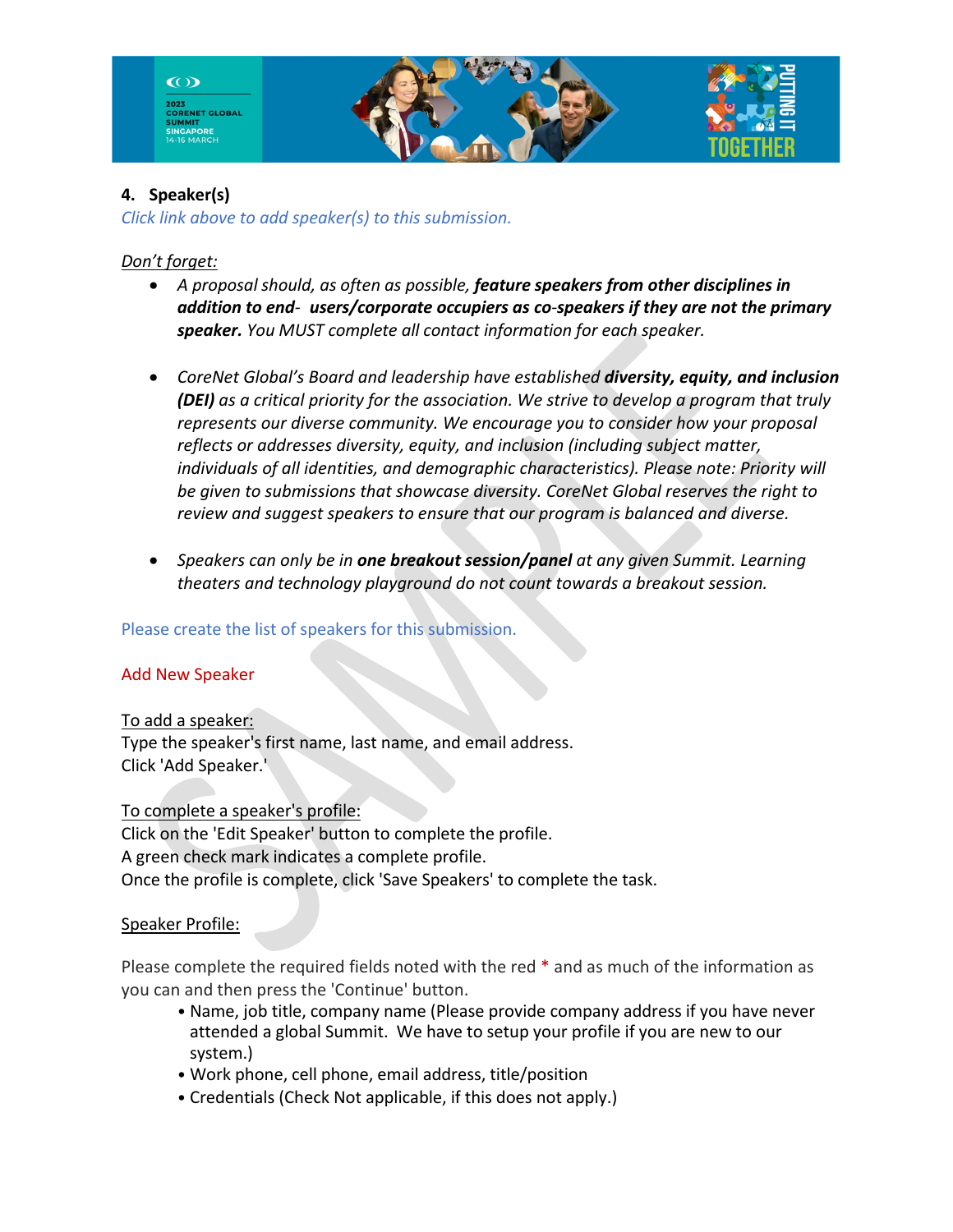

• Bio (total 800 characters)

### Administrative Assistant

If you have an administrative assistant that you would like to be copied on submission emails, please add below. If not, check the "Not Applicable" box to the right of the screen.

# Social Media Information

Please share your social media profiles.

- Twitter Handle (ex: @CoreNetGlobal)
- Twitter URL (ex: https://twitter.com/CoreNetGlobal)
- LinkedIn Profile URL (ex: https://www.linkedin.com/in/corenet-global/)
- Instagram URL (ex: https://www.instagram.com/corenet\_global/)

# **5. SPEAKER REQUIREMENTS AND COMMITMENTS**

# Please read and acknowledge the Speaker Requirements and Commitments shown below.

CoreNet Global convenes the corporate real estate profession and enables members and subject matter experts with a unique opportunity to contribute to the organization's growing body of knowledge. The volume of submissions grows with each year, and therefore, content and speakers are selected carefully to ensure the right balance and diversity of offerings. Our focus as an organization is on optimizing the attendee experience and we know you will join us in making this the priority with your meaningful content contribution. It is an honor to speak at a Global Summit and with that honor come a number of requirements and responsibilities. Your commitment to adhere to these requirements is essential and we appreciate in advance your willingness to give of your time and expertise to advance the practice of corporate real estate.

- 1. Speakers must provide a short bio and picture for posting to the website and for use in promotional materials - ASAP.
- 2. CoreNet Global will provide a Summit PowerPoint template which must be used for your presentation.
- 3. You must upload your final, completed presentation in advance of the Summit. You are giving CoreNet Global permission to post your presentation in our Knowledge Center and to use in other educational programs. Please note that CoreNet Global understands that for confidentiality reasons, certain proprietary company information may be removed from the final version of any presentation submitted to CoreNet Global.
- 4. CoreNet Global does not pay stipends or travel costs to speakers. In order to speak, you must register as a Summit delegate. In recognition of your significant contribution to the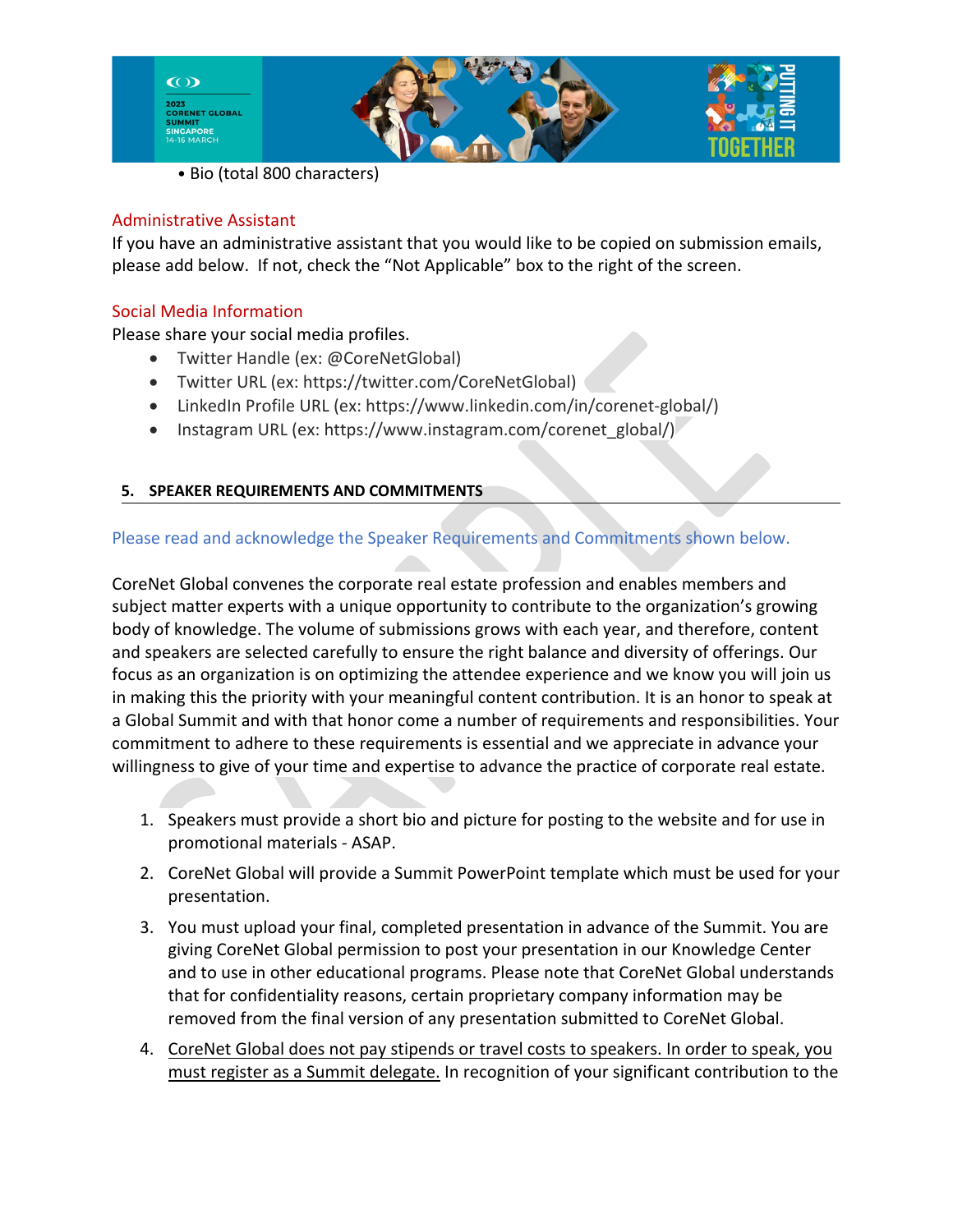

Summit's success, your registration fee will be discounted by 30%. To receive the best pricing to attend the Summit, please register during the Regular Registration period.

- 5. Summit evaluations are critically important. It is the responsibility of the primary presenter to ensure that session attendees complete the online session evaluation. Eligibility for the Luminary Award, which is given to top-rated Summit speakers, is dependent upon the evaluations. Speakers who fail to have enough evaluations returned might not be asked to speak at subsequent Summits. All speakers should attain a rating of 80% or higher to be invited to speak at future Summits.
- 6. CoreNet Global reserves the right to cancel a breakout session, amend the content, or reschedule a session. Examples include:
	- o Renaming a session
	- o Editing and Revising session descriptions
	- o Schedule changes
- 7. Speaker substitutions must be approved by CoreNet Global. If the need for a substitution arises notify CoreNet Global Summit programming staff and email your recommended replacement's qualifications.

Speakers can only be in one breakout session/panel at any given Summit. Learning theaters and technology playground do not count towards a breakout session.

8. Sales-Free Zone

CoreNet Global programs are non-commercial forums. Individuals are to refrain from the use of brand names when possible and all specific product endorsements. Under no circumstances shall the CoreNet Global speaking platform be used as a place for direct promotion of a speaker's product, service or monetary self-interest. Violations may result in no speaking opportunities at future Summits.

- 9. Non-Discriminatory Presentation Guidelines Instructors must refrain from overt statements or offensive humor, which would disparage the dignity of any individual or group.
- 10. A/V Equipment

CoreNet Global works to ensure the highest possible value proposition for its members, attendees and various stakeholders. Audio visual equipment is a high-cost item for a non-profit association and we are unable to accommodate each speaker's unique a/v preferences or needs. There will be a standard A/V package assigned to each session based upon room size and format used for content. This A/V set up will be shared with speakers in advance. No additional A/V will be provided at the expense of CoreNet Global. CoreNet Global Summit A/V packages by far exceed industry standards and are aimed to optimize the attendee experience. However, if you deem that additional A/V equipment is necessary to enhance your presentation, additional equipment may be ordered at the speaker's expense (depending on feasibility and availability) through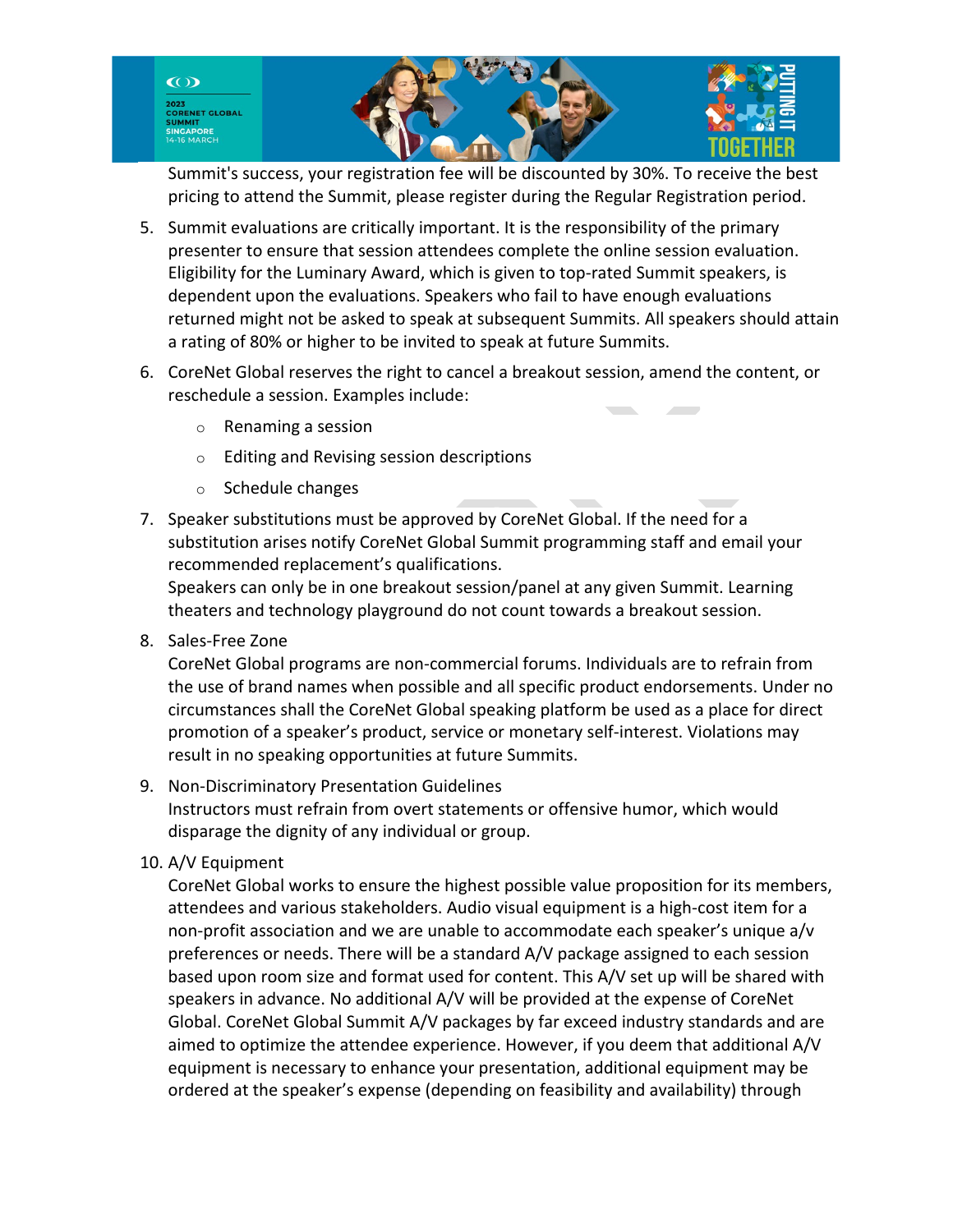

CoreNet Global and its approved conference A/V provider. Orders for extra A/V must be made by deadline stated on the AV Order Form and paid for in advance.

- 11. Intellectual Property Instructors must fully disclose all intellectual property utilized within handout materials and during course instruction. This is to protect intellectual property rights such as copyright, ownership, faculty compensation, and utilization of revenue derived from creation, production, and use for educational courses.
- 12. Mutual Commitments:

CoreNet Global's Board and Leadership have established diversity, equity, and inclusion (DEI) as a critical priority for the association. We strive to develop a program that truly represents our diverse community. We encourage you to consider how your proposal reflects or addresses diversity, equity, and inclusion (including subject matter, individuals of all identities, and demographic characteristics). Please note: Priority will be given to submissions that showcase diversity. CoreNet Global reserves the right to review and suggest speakers to ensure that our program is balanced and diverse.

As a speaker you are required to:

- o Provide bio and photo.
- o All Speakers must register for the Summit. Speakers are eligible for a 30% discount. A discount code will be provided.
- o Promote session evaluations to attendees.
- o Upload your presentation.

# CoreNet Global will:

- $\circ$  Post your session information, picture and bio on the Summit website and app.
- o Serve as a resource to help you prepare for your session.
- $\circ$  Furnish a Summit branded PowerPoint template for your presentation.
- o Provide the AV equipment identified above.
- o Provide technical and support staff during your session.

You must complete all the required steps before you can finalize the Proposal. Proofread. Spelling, grammar and punctuation are important. Once you have submitted your complete Proposal Submission, you will receive a confirmation email containing a link to review and monitor the status of your submission online.

I have fully and completely read and I understand that by clicking finalize, I agree, for behalf of